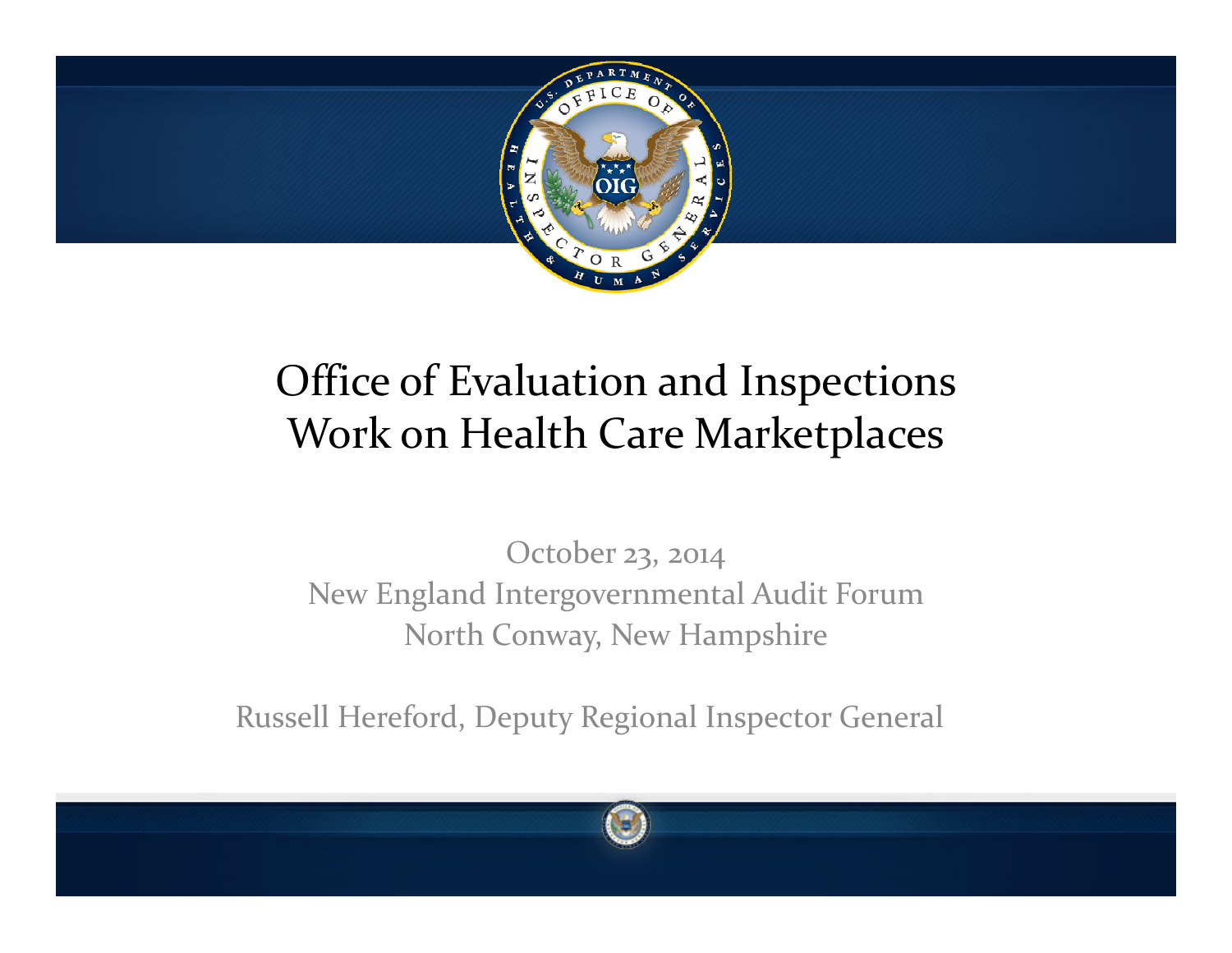

#### **Contracting**

- Contracting:
	- **Review of Planning, acquisition, managemen<sup>t</sup> performance oversight of management, contracting**
	- **Several Studies: 2014 Studies: 2014-2015**

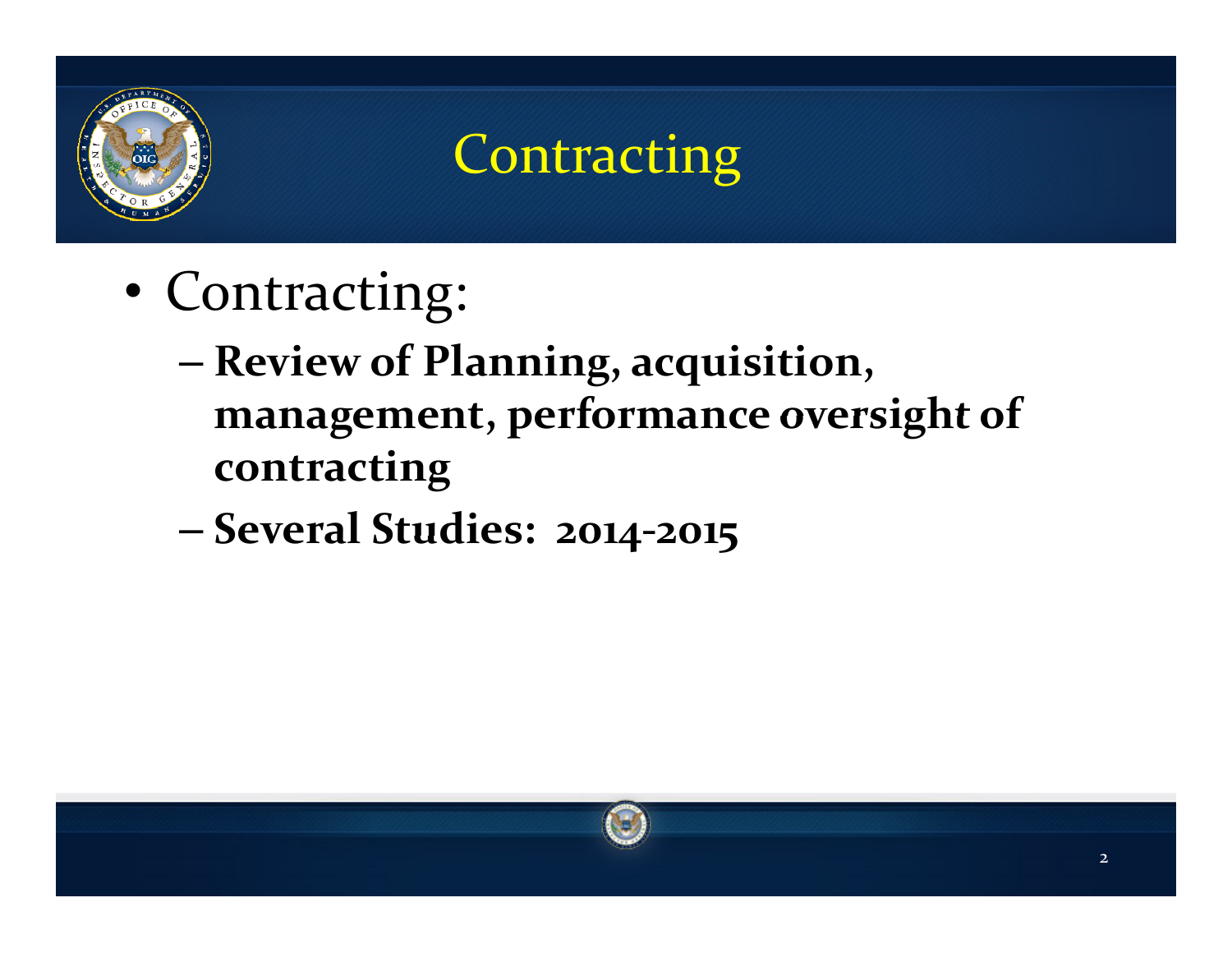

# **Contracting**

- Contracting Overview
	- –(released August 2014)
	- –**60 contracts related to development and operation of FFM FFM,**
	- –**January 2009-January 2014**
	- –**Health benefit data,**
	- **consumer research**
	- –**Cloud computing**
	- –**W b it d l <sup>t</sup> Website development**

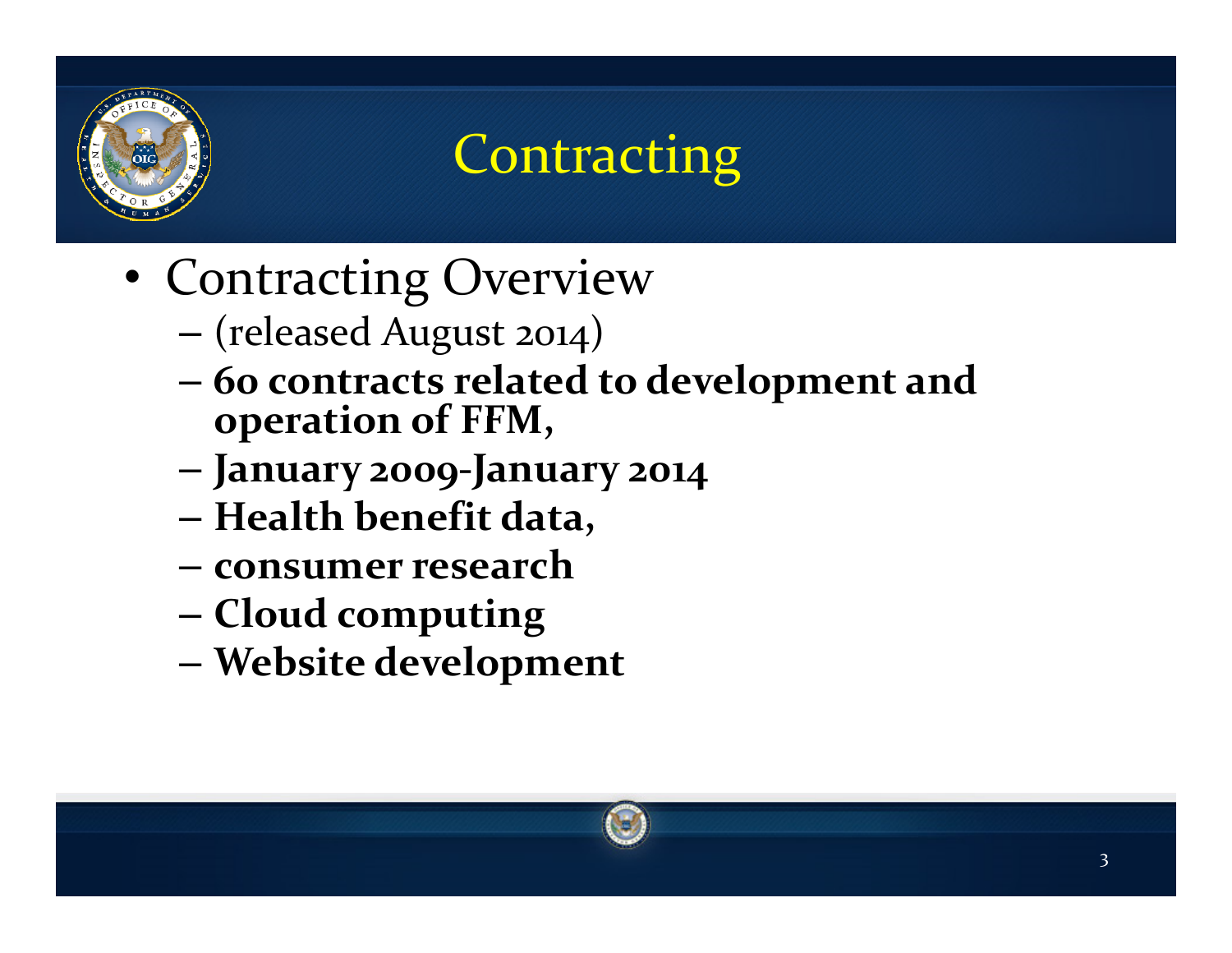

# **Contracting**

- Contracting Overview
	- (released August 2014)
	- **Total original estimated value: \$1 <sup>7</sup> Billion estimated \$1.7**
		- **(range: \$69,000 - >\$200 million)**
		- **For <sup>20</sup> contracts, obligated amount <sup>&</sup>gt; estimated value at award.**
	- **\$800 million obligated,**
	- **\$500 million expended as of February 2014**

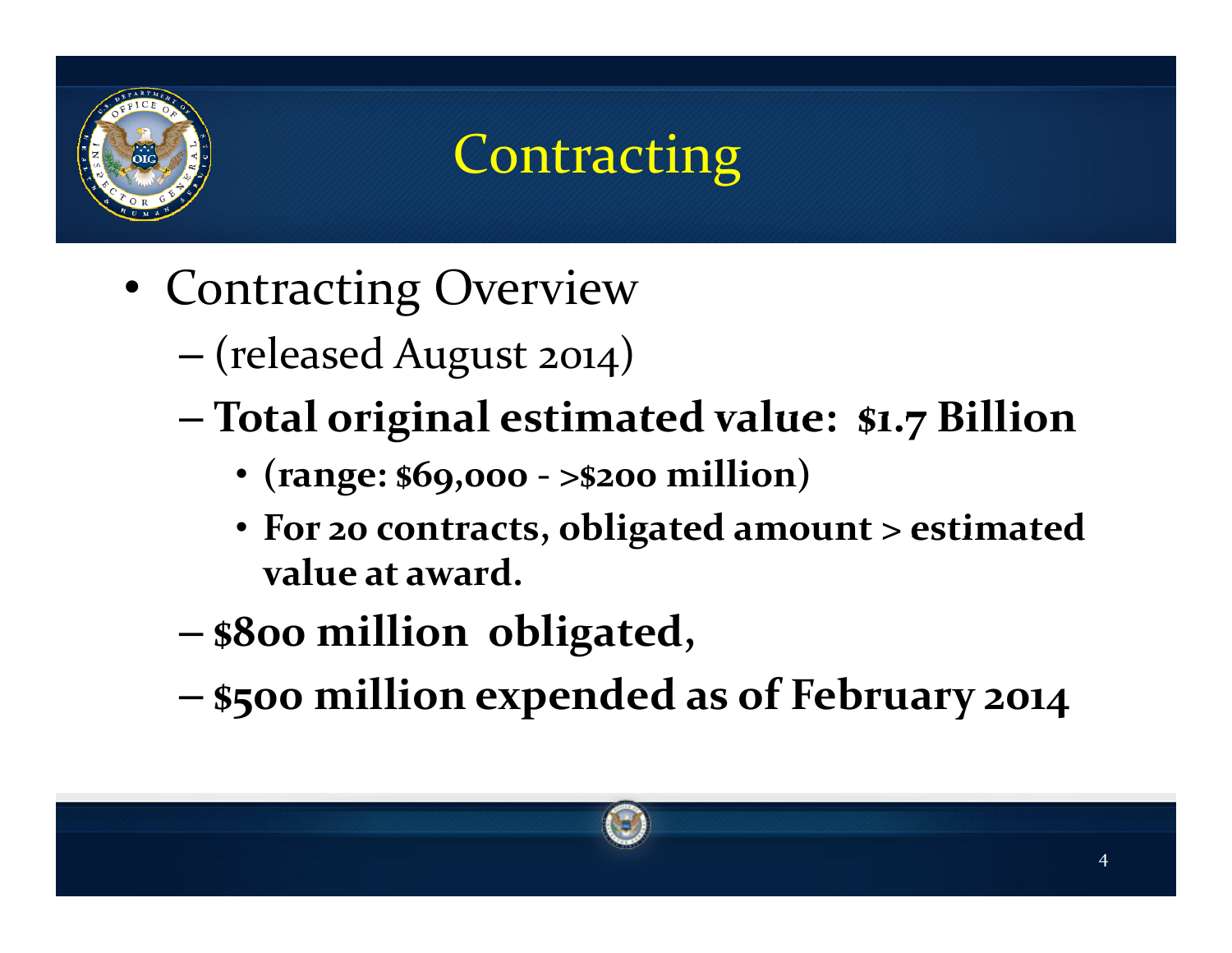

# Followup on Inconsistencies

- Determine the extent to which the CMS was able to resolve inconsistencies that occurred in the 2013-2014 open enrollment period of the FFM
- Assess effectiveness of CMS's new processes for resolving inconsistencies to resolve the backlog from the first open enrollment period.